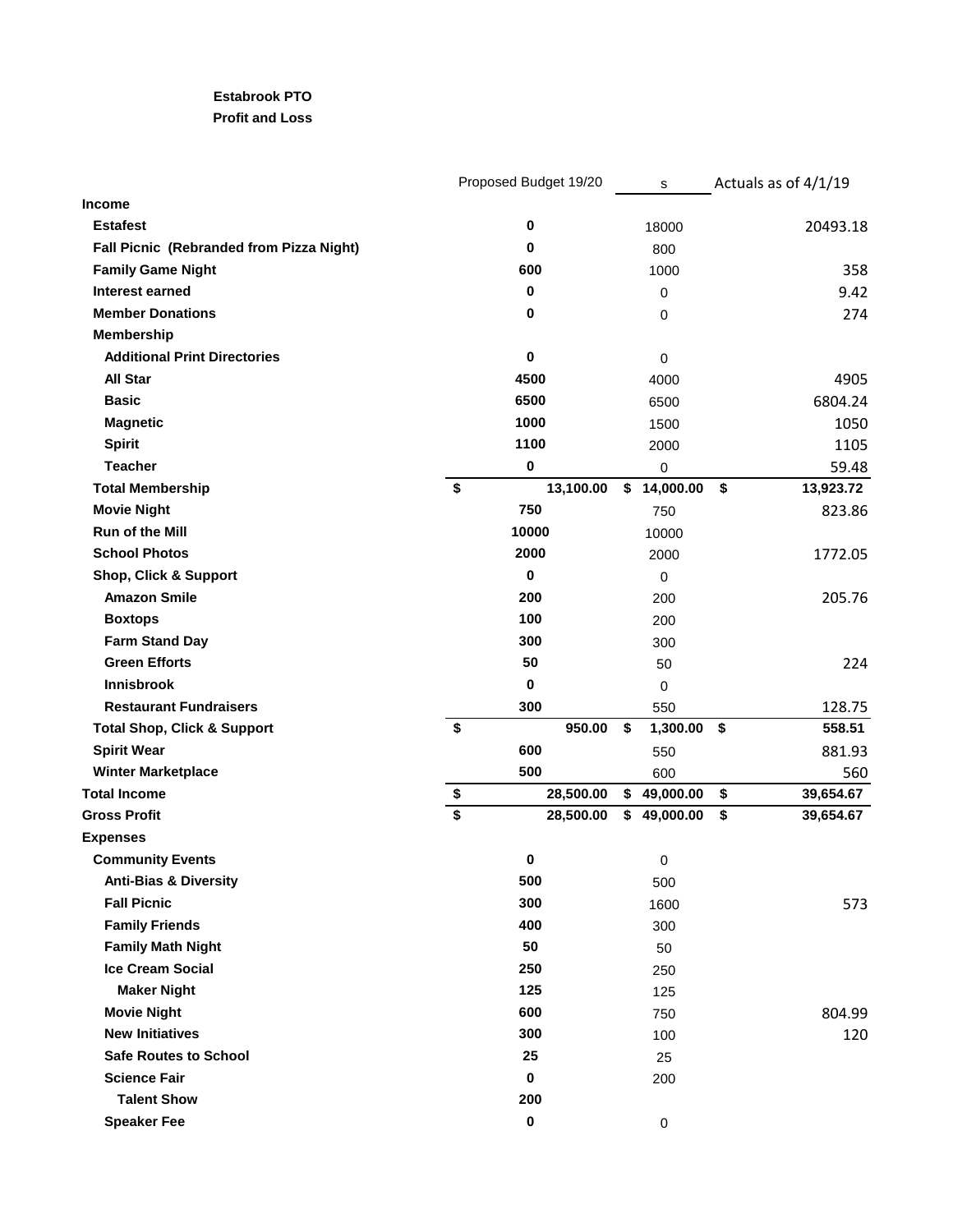|                                           | Proposed Budget 19/20 |             | s        | Actuals as of 4/1/19 |    |               |
|-------------------------------------------|-----------------------|-------------|----------|----------------------|----|---------------|
| <b>Map Night/Passport Night</b>           |                       | 100         |          |                      |    | 108.76        |
| <b>Total Community Events</b>             | \$                    |             | 2,850.00 | \$<br>3,900.00       | \$ | 1,606.75      |
| <b>Fundraising Expenses</b>               |                       |             |          | 0                    |    |               |
| <b>Estafest</b>                           |                       | 0           |          | 3000                 |    | 3570.42       |
| <b>Family Game Night</b>                  |                       | 200         |          | 500                  |    | 184.5         |
| <b>Membership Items</b>                   |                       | 1000        |          | 1000                 |    | 756.03        |
| <b>Run of the Mill</b>                    |                       | 5000        |          | 5000                 |    |               |
| <b>Winter Marketplace</b>                 |                       | 125         |          | 50                   |    | 142           |
| <b>Spiritwear</b>                         |                       | 400         |          | 400                  |    | 365           |
| <b>Total Fundraising Expenses</b>         | \$                    |             | 6,725.00 | \$<br>9,950.00       | \$ | 5,017.95      |
| <b>Gifts and Donations</b>                |                       |             |          | 0                    |    |               |
| <b>Student Support</b>                    |                       | 150         |          | 150                  |    |               |
| <b>YES for Lexington Campaign</b>         |                       |             |          | 0                    |    |               |
| <b>Total Gifts and Donations</b>          | \$                    |             | 150.00   | \$<br>150.00         | \$ | 0.00          |
| Hospitality                               |                       |             |          | 0                    |    |               |
| 5th Grade Graduation Cake                 |                       | 350         |          | 350                  |    |               |
| <b>Meeting Expenses</b>                   |                       | 200         |          | 700                  |    |               |
| <b>PTO Volunteer Appreciation</b>         |                       | 300         |          | 300                  |    | 200           |
| <b>Staff &amp; Custodian Appreciation</b> |                       | 1500        |          | 1500                 |    | 506.4         |
| <b>Staff Appreciation Luncheon</b>        |                       | 700         |          | 700                  |    |               |
| <b>Total Hospitality</b>                  | \$                    |             | 3,050.00 | \$<br>3,550.00       | \$ | 706.40        |
| <b>Library Programs</b>                   |                       |             |          | 0                    |    | 287.21        |
| 5th Grade MCBA Grant                      |                       | 300         |          | 300                  |    | 290.36        |
| <b>Library Book Week Grant</b>            |                       | 100         |          | 100                  |    |               |
| <b>Total Library Programs</b>             | \$                    |             | 400.00   | \$<br>400.00 \$      |    | 577.57        |
| <b>Operating Expenses</b>                 |                       |             |          | 0                    |    |               |
| <b>Accounting Firm</b>                    |                       |             |          | 0                    |    |               |
| <b>Administrative</b>                     |                       | 500         |          | 750                  |    |               |
| <b>Bank Service Fees</b>                  |                       |             |          |                      |    | 0.75          |
| <b>Insurance</b>                          |                       | 395         |          | 395                  |    | 395           |
| <b>PayPal &amp; Square Fees</b>           |                       | 1000        |          | 1000                 |    | 487.27        |
| Greenhouse                                |                       | 100         |          | 100                  |    |               |
| <b>Shed improvements and Maintenance</b>  |                       | $\pmb{0}$   |          | 100                  |    |               |
| <b>Tax Filings</b>                        |                       | 100         |          | 100                  |    | 35            |
| <b>Website &amp; Software</b>             |                       | 265         |          | 265                  |    | 212.5         |
| <b>Total Operating Expenses</b>           | \$                    |             | 2,360.00 | \$<br>2,710.00 \$    |    | 1,130.52      |
| <b>Printing and Stationery</b>            |                       | 500         |          | 500                  |    | 84.58         |
| Kindergarten Packet                       |                       | $\pmb{0}$   |          | 0                    |    |               |
| <b>Membership Directory</b>               |                       | 400         |          | 400                  |    |               |
| <b>Total Printing and Stationery</b>      | \$                    |             | 900.00   | \$<br>$900.00$ \$    |    | 84.58         |
| <b>School Staff Programs</b>              |                       |             |          | 0                    |    |               |
| <b>Grade Level Mini Grants</b>            |                       | 1600        |          | 1500                 |    | 422.27        |
| <b>LEF Trivia Night</b>                   |                       | 750         |          | 750                  |    | 750           |
| <b>Office Discretionary</b>               |                       |             |          |                      |    |               |
|                                           |                       |             |          |                      |    |               |
| <b>Principal Discretionary</b>            |                       | 250<br>1500 |          | 250<br>1500          |    | 250<br>964.21 |